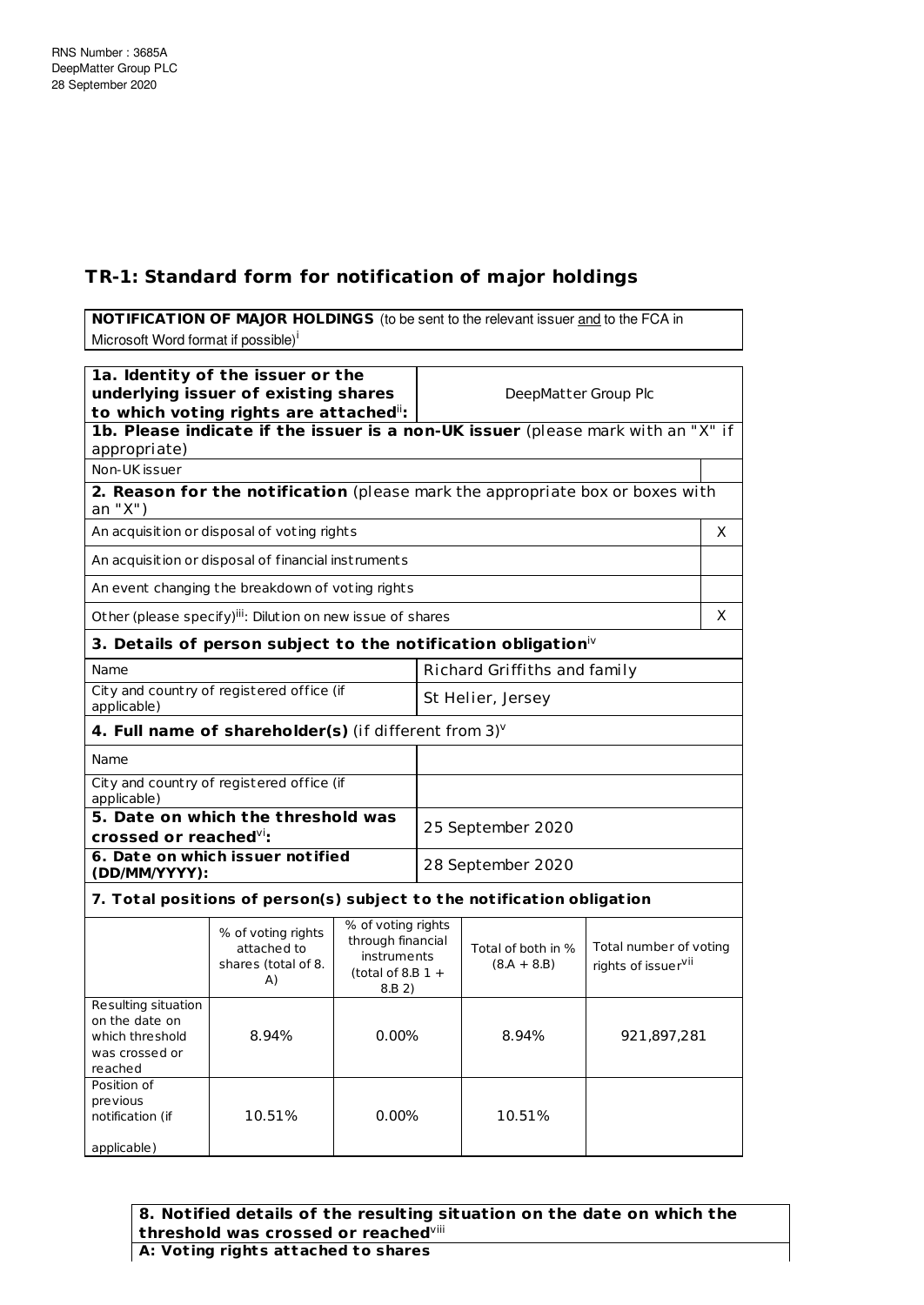| Class/type of              |                                                 | Number of voting rights <sup>ix</sup>              | % of voting rights                              |                                                    |  |
|----------------------------|-------------------------------------------------|----------------------------------------------------|-------------------------------------------------|----------------------------------------------------|--|
| shares                     | <b>Direct</b>                                   | Indirect                                           | <b>Direct</b>                                   | <b>Indirect</b>                                    |  |
| ISIN code (if<br>possible) | (Art 9 of Directive<br>2004/109/EC)<br>(DTR5.1) | (Art 10 of Directive<br>2004/109/EC)<br>(DTR5.2.1) | (Art 9 of Directive<br>2004/109/EC)<br>(DTR5.1) | (Art 10 of Directive<br>2004/109/EC)<br>(DTR5.2.1) |  |
| Ordinary<br>£0.001         | 82,392,676                                      | 0                                                  | 8.94%                                           | $0.00\%$                                           |  |
| GB00B29YYY86               |                                                 |                                                    |                                                 |                                                    |  |
|                            |                                                 |                                                    |                                                 |                                                    |  |
|                            |                                                 |                                                    |                                                 |                                                    |  |
| <b>SUBTOTAL 8. A</b>       | 82.392.676                                      |                                                    | 8.94%                                           |                                                    |  |

| B 1: Financial Instruments according to Art. 13(1)(a) of Directive 2004/109/EC<br>(DTR5.3.1.1 (a)) |                                             |                                                 |                                                                                                    |                       |  |
|----------------------------------------------------------------------------------------------------|---------------------------------------------|-------------------------------------------------|----------------------------------------------------------------------------------------------------|-----------------------|--|
| <b>Type of financial</b><br>inst rument                                                            | <b>Expiration</b><br>$\mathbf{date}^\times$ | Exercise/<br>Conversion<br>Period <sup>xi</sup> | Number of voting<br>rights that may be<br>acquired if the<br>instrument is<br>exercised/converted. | % of voting<br>rights |  |
|                                                                                                    |                                             |                                                 |                                                                                                    |                       |  |
|                                                                                                    |                                             |                                                 |                                                                                                    |                       |  |
|                                                                                                    |                                             |                                                 |                                                                                                    |                       |  |
|                                                                                                    |                                             | <b>SUBTOTAL 8. B 1</b>                          |                                                                                                    |                       |  |

|                                           | (b) of Directive 2004/109/EC (DTR5.3.1.1 (b)) |                                                 |                                                         |                            | B 2: Financial Instruments with similar economic effect according to Art. 13(1) |
|-------------------------------------------|-----------------------------------------------|-------------------------------------------------|---------------------------------------------------------|----------------------------|---------------------------------------------------------------------------------|
| Type of<br>financial<br><b>instrument</b> | <b>Expiration</b><br>$\mathbf{date}^\times$   | Exercise/<br>Conversion<br>Period <sup>xi</sup> | <b>Physical or</b><br>cash<br>settlement <sup>xii</sup> | Number of<br>voting rights | % of voting<br>rights                                                           |
|                                           |                                               |                                                 |                                                         |                            |                                                                                 |
|                                           |                                               |                                                 |                                                         |                            |                                                                                 |
|                                           |                                               |                                                 |                                                         |                            |                                                                                 |
|                                           |                                               |                                                 | <b>SUBT OT AL</b><br>8.B.2                              |                            |                                                                                 |

| 9. Information in relation to the person subject to the notification<br>obligation (please mark the                                                                                                                                                                                                                                                                                                                                                                                                                 |                                                                              |                                                                                                    |                                                                                          |   |
|---------------------------------------------------------------------------------------------------------------------------------------------------------------------------------------------------------------------------------------------------------------------------------------------------------------------------------------------------------------------------------------------------------------------------------------------------------------------------------------------------------------------|------------------------------------------------------------------------------|----------------------------------------------------------------------------------------------------|------------------------------------------------------------------------------------------|---|
| applicable box with an "X")                                                                                                                                                                                                                                                                                                                                                                                                                                                                                         |                                                                              |                                                                                                    |                                                                                          |   |
| Person subject to the notification obligation is not controlled by any natural person or legal entity<br>and does not control any other undertaking(s) holding directly or indirectly an interest in the<br>(underlying) issuer <sup>XIII</sup><br>Full chain of controlled undertakings through which the voting rights and/or the<br>financial instruments are effectively held starting with the ultimate controlling natural person or<br>legal entity <sup>XIV</sup> (please add additional rows as necessary) |                                                                              |                                                                                                    |                                                                                          | X |
| Name $^{x}{}^{y}$                                                                                                                                                                                                                                                                                                                                                                                                                                                                                                   | % of voting<br>rights if it<br>equals or is<br>higher than<br>the notifiable | % of voting<br>rights through<br>financial<br>instruments if<br>it equals or is<br>higher than the | <b>Total of both if</b><br>it equals or is<br>higher than the<br>notifiable<br>threshold |   |